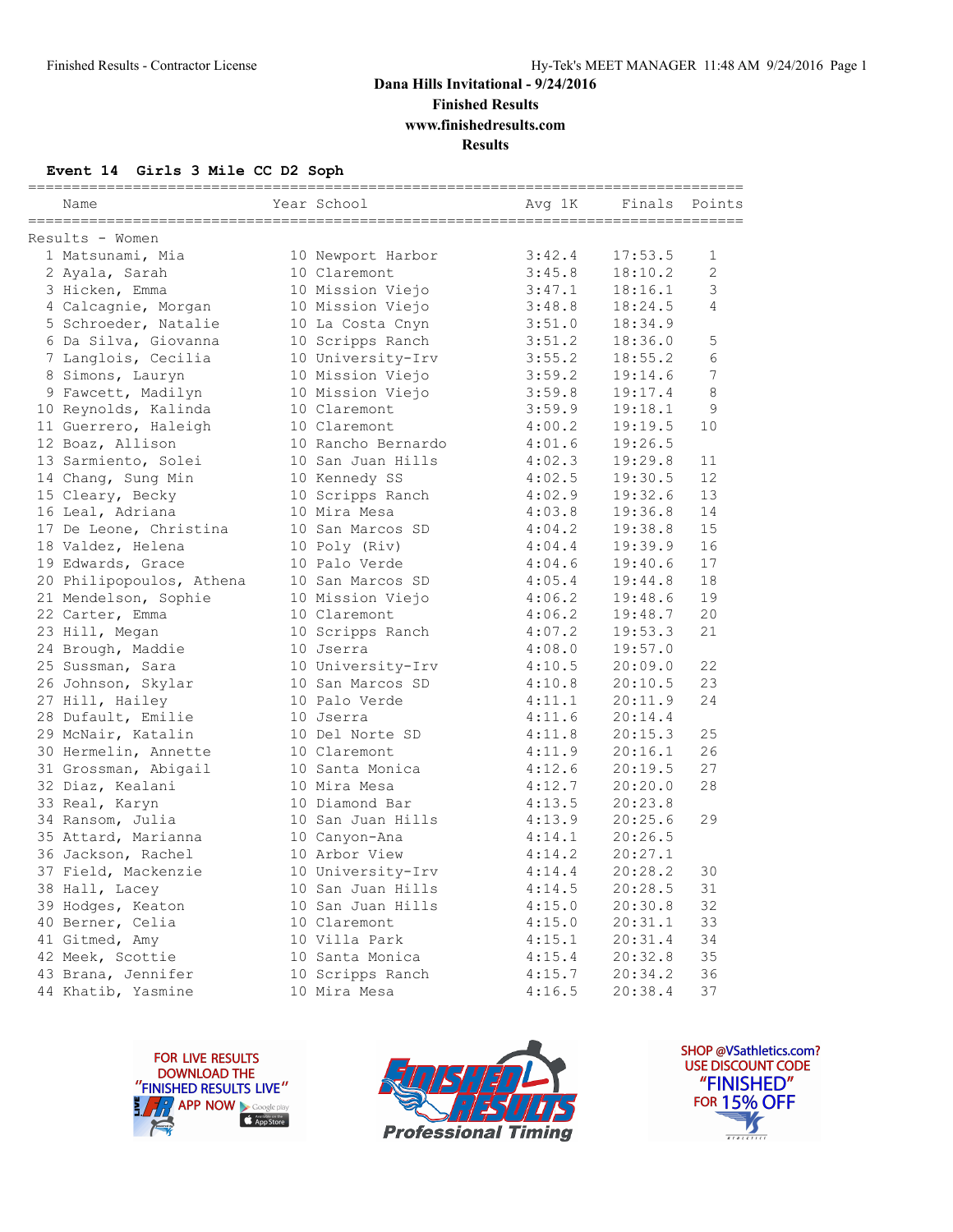**Finished Results**

**www.finishedresults.com**

**Results**

### **....Event 14 Girls 3 Mile CC D2 Soph**

| 45 Slattery, Blaise     | 10 Villa Park     | 4:17.9 | 20:45.0 | 38 |
|-------------------------|-------------------|--------|---------|----|
| 46 Basinger, Maggie     | 10 Del Norte SD   | 4:19.0 | 20:50.1 | 39 |
| 47 Dorantes, Grace      | 10 Claremont      | 4:19.8 | 20:53.9 | 40 |
| 48 Cursaro, Larissa     | 10 Claremont      | 4:19.9 | 20:54.6 |    |
| 49 McRae, Maisey        | 10 Santa Monica   | 4:20.0 | 20:55.3 | 41 |
| 50 Kascoutas, Courtney  | 10 San Marcos SD  | 4:21.1 | 21:00.3 | 42 |
| 51 Dorcey, Saeley       | 10 Villa Park     | 4:21.3 | 21:01.4 | 43 |
| 52 Bacon, Claire        | 10 Newport Harbor | 4:21.8 | 21:03.9 | 44 |
| 53 Van Hamersveld, Ella | 10 San Marcos SD  | 4:22.6 | 21:07.5 | 45 |
| 54 Goren, Maya          | 10 Santa Monica   | 4:24.0 | 21:14.3 | 46 |
| 55 Ponce, Isabella      | 10 San Juan Hills | 4:24.2 | 21:15.5 | 47 |
| 56 Root, Olivia         | 10 Santa Monica   | 4:24.5 | 21:16.6 | 48 |
| 57 Black, Mimi          | 10 Elsinore       | 4:24.7 | 21:18.0 |    |
| 58 Marriott, Julie      | 10 Claremont      | 4:24.8 | 21:18.2 |    |
| 59 Fonseca, Monica      | 10 Claremont      | 4:24.9 | 21:18.7 |    |
| 60 Rangel, Teresa       | 10 Poly (Riv)     | 4:25.1 | 21:19.8 | 49 |
| 61 Pearson, Emily       | 10 Palo Verde     | 4:25.4 | 21:21.0 | 50 |
| 62 Lin, Jaide           | 10 Cerritos       | 4:25.8 | 21:23.0 | 51 |
| 63 Greci, Devyn         | 10 Mission Viejo  | 4:26.3 | 21:25.6 | 52 |
| 64 Mann, Catie          | 10 Palo Verde     | 4:26.9 | 21:28.5 | 53 |
| 65 Dirkse, Chelsea      | 10 Scripps Ranch  | 4:27.3 | 21:30.2 | 54 |
| 66 Pereida, Chloe       | 10 San Juan Hills | 4:28.2 | 21:34.9 | 55 |
| 67 Flack-Martinez, Ines | 10 Santa Monica   | 4:28.6 | 21:36.5 | 56 |
| 68 Reisch, Kaela        | 10 Claremont      | 4:28.6 | 21:36.7 |    |
| 69 Armentrout, Casey    | 10 Mission Viejo  | 4:28.7 | 21:37.0 | 57 |
| 70 Chaput, Abigail      | 10 Claremont      | 4:28.9 | 21:38.3 |    |
| 71 Quang, Jessica       | 10 Lakewood       | 4:30.1 | 21:43.8 |    |
| 72 Barajas, Ashley      | 10 Westminster    | 4:31.9 | 21:52.6 |    |
| 73 Wessel, Mika         | 10 Santa Monica   | 4:32.5 | 21:55.6 | 59 |
| 73 Jones, Tiffany       | 10 Poly (Riv)     | 4:32.5 | 21:55.6 | 58 |
| 75 Pringle, McKenna     | 10 Santa Monica   | 4:32.6 | 21:55.7 |    |
| 76 Fernandez, Amber     | 10 Claremont      | 4:32.6 | 21:55.8 |    |
| 77 Kemper, Ava          | 10 Santa Monica   | 4:33.0 | 21:57.8 |    |
| 78 Soun, Brenda         | 10 Lakewood       | 4:34.7 | 22:06.2 |    |
| 79 Vazquez, Elitzabeth  | 10 Newport Harbor | 4:35.1 | 22:08.2 | 60 |
| 80 Muertter, Nicole     | 10 Mission Viejo  | 4:35.3 | 22:08.9 |    |
| 81 Wignall, Shayne      | 10 Mission Viejo  | 4:36.6 | 22:15.4 |    |
| 82 Aguilar, Alyssa      | 10 Claremont      | 4:37.2 | 22:18.0 |    |
| 83 Henderson, Cassie    | 10 Lakewood       | 4:37.2 | 22:18.2 |    |
| 84 Morales, Kamille     | 10 San Juan Hills | 4:37.8 | 22:21.0 | 61 |
| 85 Gomez, Patricia      | 10 Cerritos       | 4:37.9 | 22:21.6 | 62 |
| 86 Brown, Kaylah        | 10 Santa Monica   | 4:38.4 | 22:23.7 |    |
| 87 Ross, Sophie         | 10 San Marcos SD  | 4:39.4 | 22:28.6 | 63 |
| 88 Arft, Lauren         | 10 Claremont      | 4:40.4 | 22:33.5 |    |
| 89 Tanuwidijaja, Chloe  | 10 Mission Viejo  | 4:41.0 | 22:36.3 |    |
| 90 Vargas, Lauren       | 10 Diamond Bar    | 4:41.1 | 22:37.0 |    |
| 91 Hopkins, Patricia    | 10 Mission Viejo  | 4:41.2 | 22:37.5 |    |





SHOP @VSathletics.com? USE DISCOUNT CODE "FINISHED" **FOR 15% OFF**  $\frac{1}{\sqrt{2}}$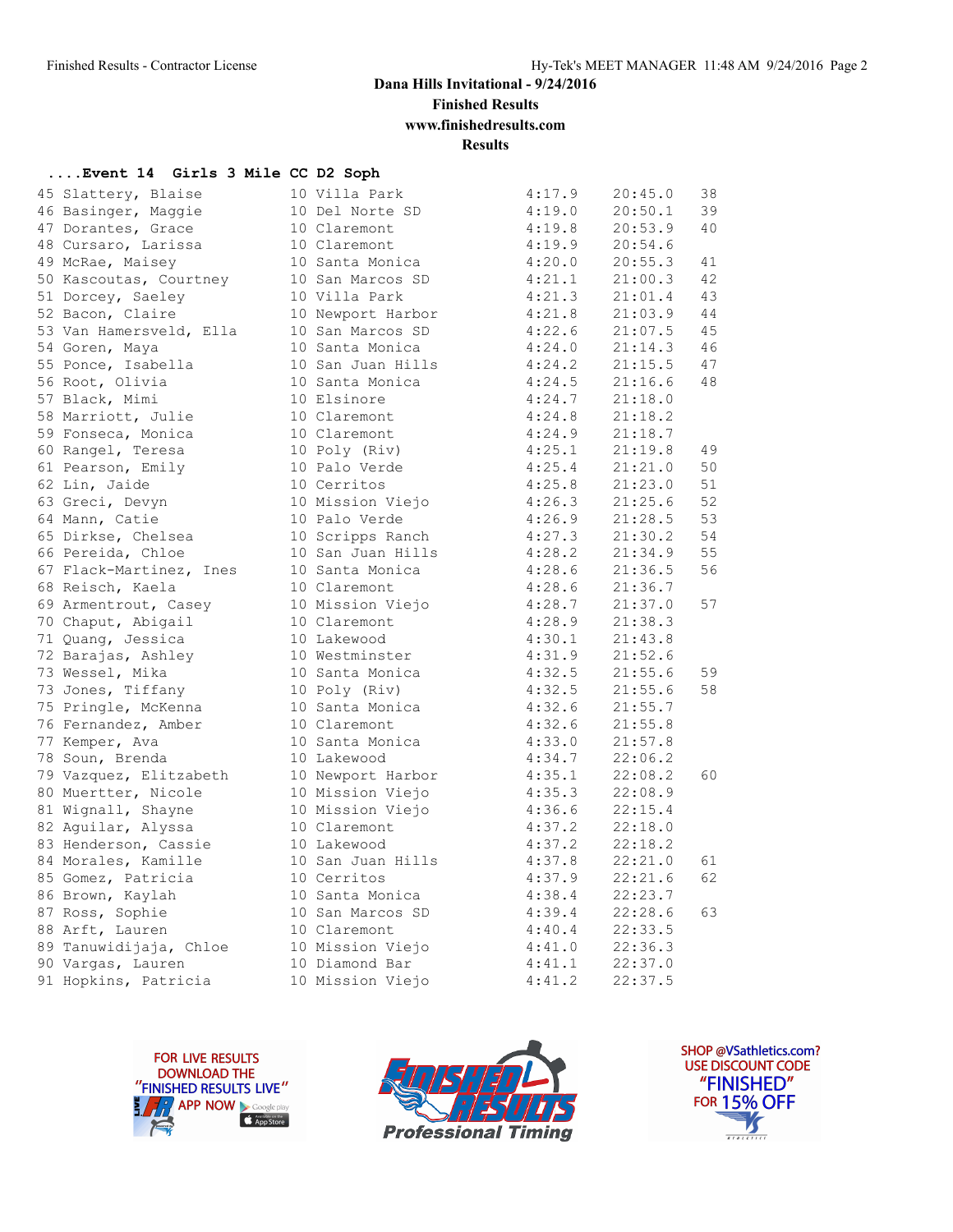**Finished Results**

**www.finishedresults.com**

**Results**

#### **....Event 14 Girls 3 Mile CC D2 Soph**

| 92 Villagrana, Anahi    | 10 Newport Harbor  | 4:41.2 | 22:37.6 | 64 |
|-------------------------|--------------------|--------|---------|----|
| 93 Autry, Zoe           | 10 Elsinore        | 4:41.5 | 22:38.9 |    |
| 94 Dunlap, Gabby        | 10 Mission Viejo   | 4:41.5 | 22:39.0 |    |
| 95 Pema, Isha           | 10 Cerritos        | 4:43.0 | 22:46.0 | 65 |
| 96 McGee, Molly         | 10 Santa Monica    | 4:43.5 | 22:48.5 |    |
| 97 Esquivias, Analuisa  | 10 Escondido       | 4:44.0 | 22:50.9 |    |
| 98 Cao, Ivy             | 10 University-Irv  | 4:44.1 | 22:51.6 | 66 |
| 99 Singh, Eezya         | 10 Scripps Ranch   | 4:45.0 | 22:55.6 | 67 |
| 100 Sweeney, Carlie     | 10 Poly (Riv)      | 4:45.4 | 22:57.9 | 68 |
| 101 Dominguez, Michelle | 10 Kennedy SS      | 4:45.7 | 22:59.0 | 69 |
| 102 Chacon, Dayri       | 10 Escondido       | 4:45.9 | 23:00.2 |    |
| 103 Sun, Amber          | 10 University-Irv  | 4:48.1 | 23:11.0 | 70 |
| 104 Gettinger, Jianjia  | 10 Santa Monica    | 4:49.8 | 23:18.8 |    |
| 105 Short, Taylor       | 10 Poly (Riv)      | 4:50.1 | 23:20.2 | 71 |
| 106 Lee, Claire         | 10 Cerritos        | 4:51.4 | 23:26.9 | 72 |
| 107 Bayas, Grace        | 10 Kennedy SS      | 4:51.8 | 23:28.4 | 73 |
| 108 Ocampo, Carmen      | 10 Ramona SD       | 4:52.1 | 23:30.3 |    |
| 109 Cortez, Kimberly    | 10 Valley View     | 4:52.7 | 23:33.0 |    |
| 110 Yu, Roseanne        | 10 University-Irv  | 4:52.9 | 23:33.8 | 74 |
| 111 Florendo, Angelica  | 10 Claremont       | 4:53.1 | 23:34.8 |    |
| 112 McNulty, Olivia     | 10 Del Norte SD    | 4:53.6 | 23:37.1 | 75 |
| 113 Mercado, Cindy      | 10 Sultana         | 4:54.7 | 23:42.8 |    |
| 114 Hermelin, Alyssa    | 10 Claremont       | 4:54.8 | 23:43.0 |    |
| 115 Rees, Dylan         | 10 Claremont       | 4:55.0 | 23:44.3 |    |
| 116 Fujihiro, Lindsay   | 10 Cerritos        | 4:55.2 | 23:44.9 | 76 |
| 117 Ghoshal, Devashi    | 10 Del Norte SD    | 4:55.4 | 23:45.8 | 77 |
| 118 Mauseth, Rebekah    | 10 Del Norte SD    | 4:56.0 | 23:48.9 | 78 |
| 119 Stevens, Kallie     | 10 Palo Verde      | 4:56.2 | 23:49.7 | 79 |
| 120 Shao, Kieana        | 10 Canyon-Ana      | 4:56.7 | 23:52.1 |    |
| 121 Zhang, Sandy        | 10 University-Irv  | 4:57.7 | 23:57.0 | 80 |
| 122 Lamarr, Nicolette   | 10 San Marcos SD   | 4:58.9 | 24:02.7 | 81 |
| 123 Agpaoa, Cambria     | 10 Scripps Ranch   | 4:59.7 | 24:06.6 | 82 |
| 124 Moreno, Cassidy     | 10 Escondido       | 5:00.0 | 24:08.2 |    |
| 125 Samuelson, Parker   | 10 Palo Verde      | 5:00.4 | 24:10.1 | 83 |
| 126 Kang, Allison       | 10 Diamond Bar     | 5:01.5 | 24:15.3 |    |
| 127 Molina, Yamila      | 10 Kennedy SS      | 5:01.7 | 24:16.4 | 84 |
| 127 Schaller, Madison   | 10 Rancho Bernardo | 5:01.7 | 24:16.4 |    |
| 129 Gascon, Leila       | 10 Kennedy SS      | 5:02.1 | 24:18.2 | 85 |
| 130 Abolfathi, Sofia    | 10 University-Irv  | 5:02.1 | 24:18.5 |    |
| 131 Meltvedt, Grace     | 10 University-Irv  | 5:03.8 | 24:26.6 |    |
| 132 Stelter, Katherine  | 10 Mission Viejo   | 5:03.8 | 24:26.7 |    |
| 133 Sledge, Haley       | 10 Lakewood        | 5:04.7 | 24:30.9 |    |
| 134 Mancilla, Briana    | 10 Canyon-Ana      | 5:04.8 | 24:31.2 |    |
| 135 Apfeld, Allison     | 11 Rancho Bernardo | 5:05.6 | 24:35.3 |    |
| 136 Bull, Bridget       | 10 Mission Viejo   | 5:06.3 | 24:38.4 |    |
| 137 Bretto, Amber       | 10 Elsinore        | 5:07.4 | 24:43.8 |    |
| 138 Bruni, Alivia       | 10 San Juan Hills  | 5:07.8 | 24:45.8 |    |
|                         |                    |        |         |    |





SHOP @VSathletics.com? USE DISCOUNT CODE "FINISHED" **FOR 15% OFF** Й  $\frac{1}{\sqrt{181411111}}$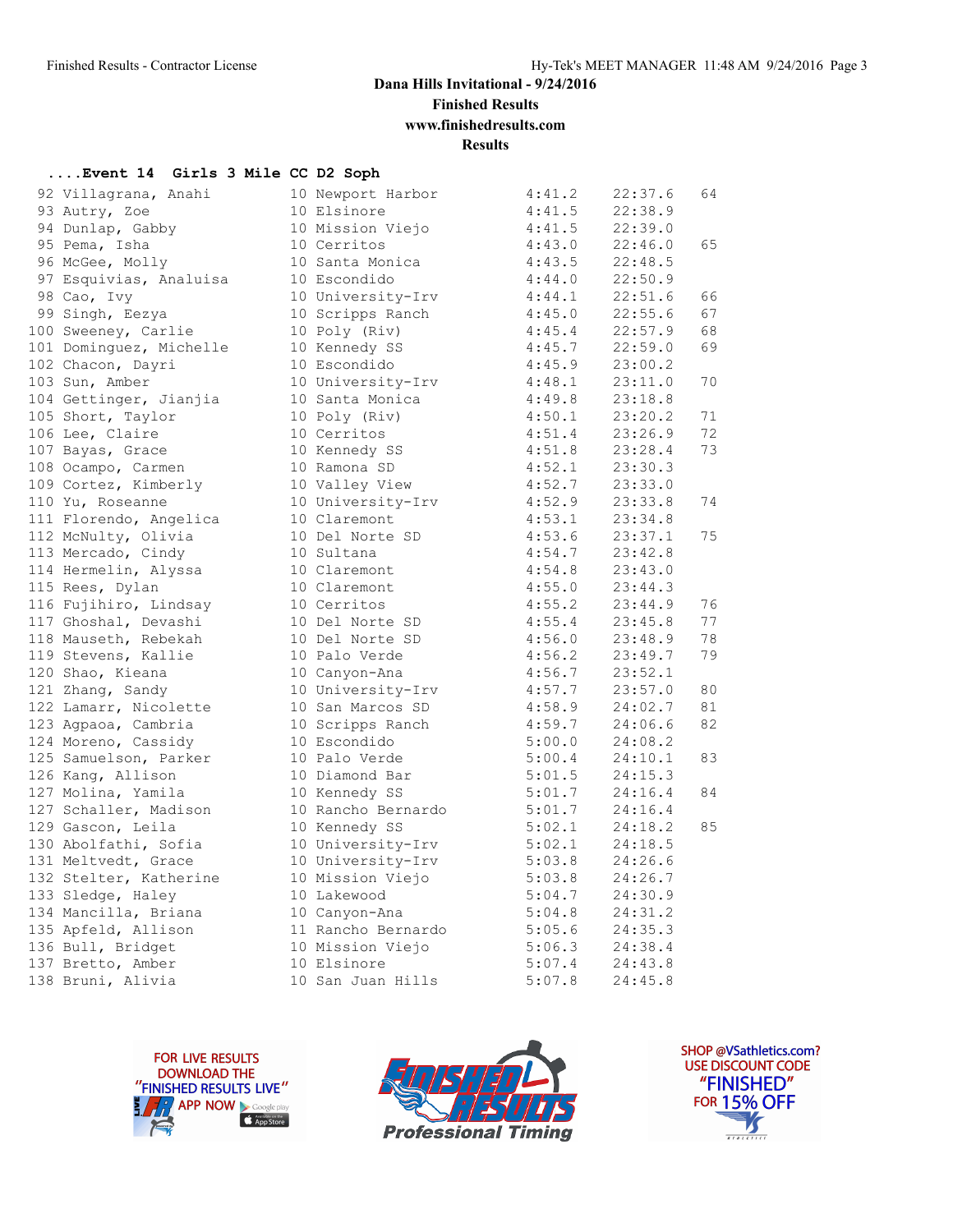**Finished Results**

## **www.finishedresults.com**

**Results**

#### **....Event 14 Girls 3 Mile CC D2 Soph**

| 139 Parsa, Kamelia                                                                                                 | 10 University-Irv                 | 5:07.8           | 24:45.9 |    |
|--------------------------------------------------------------------------------------------------------------------|-----------------------------------|------------------|---------|----|
| 140 Mitchell, Amanda                                                                                               | 10 Mission Viejo                  | 5:07.8           | 24:46.0 |    |
| 141 Maeda, Karissa                                                                                                 | 10 University-Irv                 | 5:07.9           | 24:46.3 |    |
| 142 Petersen, Cate                                                                                                 | 10 San Juan Hills 5:09.3          |                  | 24:52.9 |    |
| 143 Bardani, Lily                                                                                                  | 10 Beverly Hills                  | 5:09.5           | 24:54.3 |    |
| 144 Doan, Vivi                                                                                                     | 10 Mira Mesa                      | 5:12.1           | 25:06.7 | 86 |
| 145 Hernandez, Madelyn<br>146 Velasco, Gianna                                                                      | 10 Rancho Bernardo                | 5:12.9           | 25:10.5 |    |
|                                                                                                                    | 10 San Juan Hills                 | 5:12.9           | 25:10.6 |    |
| 147 Vuong, Brenda                                                                                                  | 10 Mira Mesa                      | 5:13.1           | 25:11.6 | 87 |
| 148 Jidaria, Jasmine                                                                                               | 10 Mira Mesa                      | 5:13.3           | 25:12.3 | 88 |
| 149 Rane, Aishwarya                                                                                                | 10 Diamond Bar                    | 5:16.9           | 25:29.7 |    |
| 150 Faraone, Jaelyn                                                                                                | 10 Kennedy SS                     | 5:18.1           | 25:35.4 | 89 |
| 151 Zong, Grace                                                                                                    | 10 Cerritos                       | 5:19.1           | 25:40.4 | 90 |
| 152 Church, Emma                                                                                                   | 10 Escondido                      | 5:21.2           | 25:50.8 |    |
| 153 Nguyen, Jasmine                                                                                                | 10 Canyon-Ana                     | 5:22.0           | 25:54.4 |    |
| 154 Patel, Ami                                                                                                     | 10 Cerritos                       | 5:22.4           | 25:56.4 | 91 |
|                                                                                                                    | 10 Valley View                    | 5:23.3           | 26:00.8 |    |
| 155 Gonzalez, Jessica<br>155 Ruiz Michel, Thania                                                                   | 10 vers<br>10 Mira Mesa           | 5:23.3           | 26:00.8 | 92 |
| 157 Trinidad, Mikaila                                                                                              | 10 Mira Mesa                      | 5:23.8           | 26:03.1 |    |
| 158 Keodara, Kristin                                                                                               | 10 Mira Mesa                      | 5:24.0           | 26:04.1 |    |
| 159 Campos, Denice                                                                                                 | 10 Baldwin Park                   | 5:24.6           | 26:07.1 |    |
| 160 Newman, Alyssa                                                                                                 | 10 Villa Park                     | 5:27.2           | 26:19.5 | 93 |
| 161 Kong, Lisa                                                                                                     | 10 Santa Monica                   | 5:27.5           | 26:21.2 |    |
| 162 Ghodsi, Kayla                                                                                                  |                                   | 5:27.9           | 26:22.7 |    |
| 163 Larvin, Hannah                                                                                                 | 10 Jserra<br>10 Kennedy SS        | 5:29.3           | 26:29.8 | 94 |
| 164 Johnson, Kim                                                                                                   | 10 Villa Park                     | 5:30.2           | 26:33.9 | 95 |
| 165 Hisel, Ali                                                                                                     | 10 Villa Park                     | 5:30.3           | 26:34.3 | 96 |
| 166 Pham, Aline                                                                                                    | 10 Cerritos                       | 5:30.7           | 26:36.5 |    |
| 167 Ayayo, Katelyn                     10 Newport Harbor<br>168 Garcia, Mari                      10 Scripps Ranch |                                   | 5:39.1           | 27:16.9 | 97 |
|                                                                                                                    |                                   | 5:40.2           | 27:22.3 |    |
| 169 Rehman, Amira                                                                                                  | 10 Santa Monica                   | 5:42.3           | 27:32.5 |    |
| 170 Estrada, Jessica                                                                                               | 10 Santa Monica                   | 5:43.1           | 27:36.4 |    |
| 171 Lujan, Lauren                                                                                                  | 10 Mission Viejo                  | 5:43.8           | 27:39.5 |    |
| 172 Garcia, Jocelyn                                                                                                | 10 Elsinore                       | 5:45.2           | 27:46.4 |    |
| 173 Kuo, Yvonne                                                                                                    | 10 Cerritos                       | 5:46.2           | 27:51.2 |    |
| 174 Yamashita, Ally                                                                                                | 10 Venice                         | 5:47.0           | 27:55.2 |    |
|                                                                                                                    | 10 Scripps Ranch                  | 5:48.0           | 27:59.8 |    |
| 175 Adomeit, Hannah<br>176 Hansen, Louisa                                                                          | 10 University-Irv                 | 5:48.2           | 28:00.8 |    |
| 177 Yabes, Joana                                                                                                   | 10 Mira Mesa                      | 5:48.7           | 28:03.1 |    |
| 178 Kwon, Melody<br>179 Choi, Ellis                                                                                | 10 Cerritos                       | 5:48.9           | 28:04.3 |    |
|                                                                                                                    | 10 Scripps Ranch 5:49.4           |                  | 28:06.5 |    |
| 175 Care<br>180 Cooper, Tori<br>101 Mim - Lauren                                                                   | 10 San Juan Hills                 | 5:51.9           | 28:18.7 |    |
|                                                                                                                    | 10 Cerritos                       | 5:54.1           | 28:29.2 |    |
| 182 Behpoor, Bita                                                                                                  | 10 University-Irv<br>10 Mira Mesa | 5:54.5<br>5:56.5 | 28:31.3 |    |
| 183 Ton, Thuy-Mi                                                                                                   |                                   |                  | 28:41.0 |    |
| 184 Chen, Catherine                                                                                                | 10 Cerritos                       | 6:00.2           | 28:59.0 |    |
| 185 Kuo, Shani                                                                                                     | 10 Cerritos                       | 6:01.9           | 29:07.2 |    |
|                                                                                                                    |                                   |                  |         |    |





SHOP @VSathletics.com? USE DISCOUNT CODE "FINISHED" **FOR 15% OFF** IS  $\frac{1}{\sqrt{181411111}}$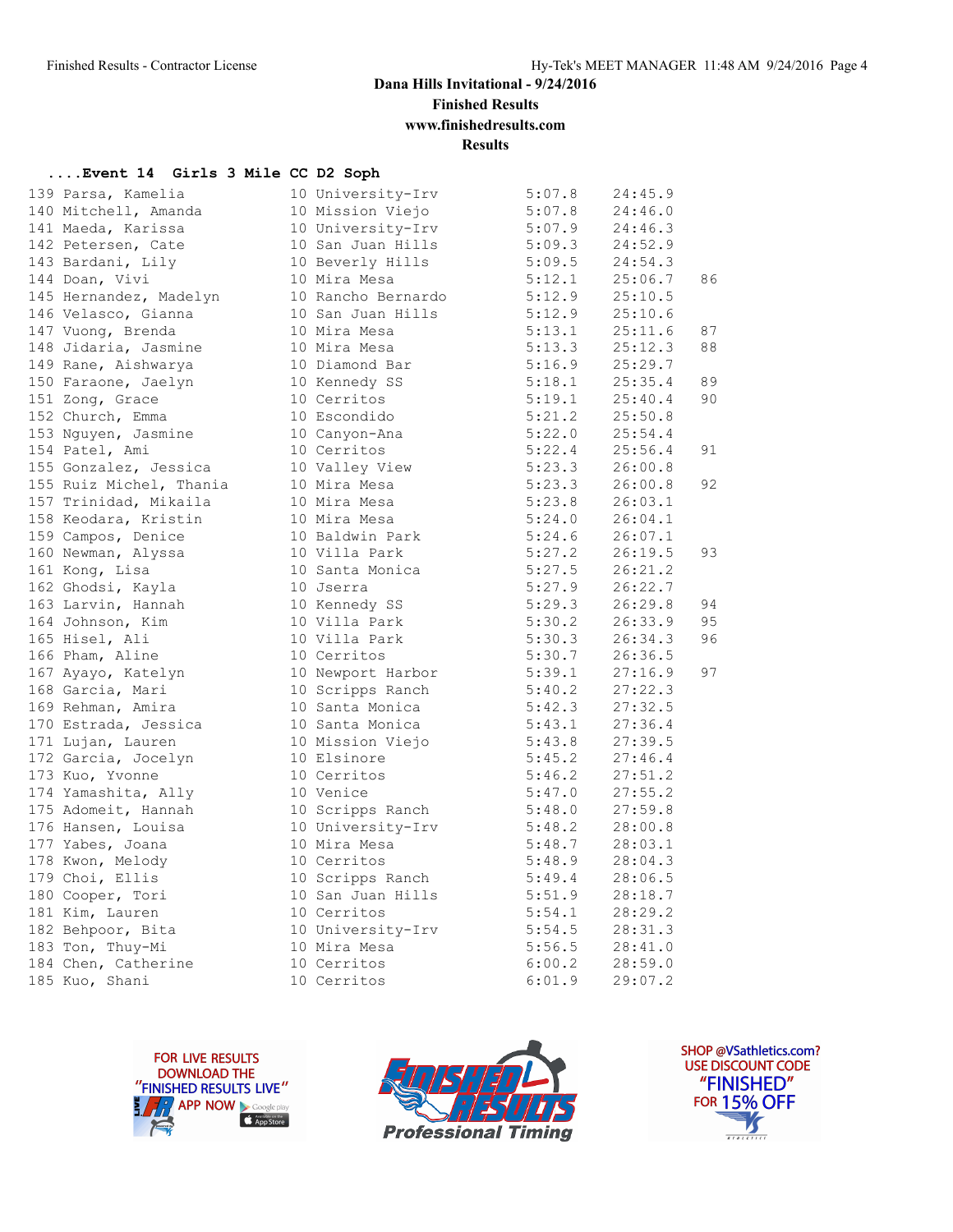**Finished Results**

**www.finishedresults.com**

**Results**

|                   | Event 14 Girls 3 Mile CC D2 Soph |                   |                  |         |
|-------------------|----------------------------------|-------------------|------------------|---------|
| 186 Baran, Ariana |                                  | 10 Venice         | 6:05.4           | 29:23.9 |
| 187 Brown, Kylie  |                                  | 11 Venice         | $6:06.5$ 29:29.1 |         |
| 188 Green, Savina |                                  | 10 San Juan Hills | 6:10.5           | 29:48.7 |

|  | Team Scores               |       |              |    |    |    |    |     |      |    |     |
|--|---------------------------|-------|--------------|----|----|----|----|-----|------|----|-----|
|  | Rank Team                 | Total | 1            | 2  | 3  | 4  | 5  | * 6 | $*7$ | *8 | * 9 |
|  | Results - Women           |       |              |    |    |    |    |     |      |    |     |
|  | 1 Mission Viejo           | 41    | 3            | 4  | 7  | 8  | 19 | 52  | 57   |    |     |
|  | Total Time:<br>1:35:01.20 |       |              |    |    |    |    |     |      |    |     |
|  | 19:00.24<br>Average:      |       |              |    |    |    |    |     |      |    |     |
|  | 2 Claremont               | 67    | $\mathbf{2}$ | 9  | 10 | 20 | 26 | 33  | 40   |    |     |
|  | Total Time:<br>1:36:52.60 |       |              |    |    |    |    |     |      |    |     |
|  | 19:22.52<br>Average:      |       |              |    |    |    |    |     |      |    |     |
|  | 3 Scripps Ranch           | 129   | 5            | 13 | 21 | 36 | 54 | 67  | 82   |    |     |
|  | Total Time:<br>1:40:06.30 |       |              |    |    |    |    |     |      |    |     |
|  | 20:01.26<br>Average:      |       |              |    |    |    |    |     |      |    |     |
|  | 4 San Marcos SD           | 143   | 15           | 18 | 23 | 42 | 45 | 63  | 81   |    |     |
|  | Total Time:<br>1:41:41.90 |       |              |    |    |    |    |     |      |    |     |
|  | 20:20.38<br>Average:      |       |              |    |    |    |    |     |      |    |     |
|  | 5 San Juan Hills          | 150   | 11           | 29 | 31 | 32 | 47 | 55  | 61   |    |     |
|  | Total Time:<br>1:42:10.20 |       |              |    |    |    |    |     |      |    |     |
|  | 20:26.04<br>Average:      |       |              |    |    |    |    |     |      |    |     |
|  | 6 University-Irv          | 194   | 6            | 22 | 30 | 66 | 70 | 74  | 80   |    |     |
|  | Total Time:<br>1:45:35.00 |       |              |    |    |    |    |     |      |    |     |
|  | 21:07.00<br>Average:      |       |              |    |    |    |    |     |      |    |     |
|  | 7 Santa Monica            | 197   | 27           | 35 | 41 | 46 | 48 | 56  | 59   |    |     |
|  | Total Time:<br>1:44:18.50 |       |              |    |    |    |    |     |      |    |     |
|  | 20:51.70<br>Average:      |       |              |    |    |    |    |     |      |    |     |
|  | 8 Palo Verde              | 223   | 17           | 24 | 50 | 53 | 79 | 83  |      |    |     |
|  | Total Time:<br>1:46:31.70 |       |              |    |    |    |    |     |      |    |     |
|  | 21:18.34<br>Average:      |       |              |    |    |    |    |     |      |    |     |
|  | 9 Mira Mesa               | 252   | 14           | 28 | 37 | 86 | 87 | 88  | 92   |    |     |
|  | Total Time:<br>1:50:53.50 |       |              |    |    |    |    |     |      |    |     |
|  | 22:10.70<br>Average:      |       |              |    |    |    |    |     |      |    |     |
|  | 10 Poly (Riv)             | 262   | 16           | 49 | 58 | 68 | 71 |     |      |    |     |
|  | Total Time:<br>1:49:13.40 |       |              |    |    |    |    |     |      |    |     |
|  | 21:50.68<br>Average:      |       |              |    |    |    |    |     |      |    |     |
|  | 11 Newport Harbor         | 266   | $\mathbf{1}$ | 44 | 60 | 64 | 97 |     |      |    |     |
|  | Total Time:<br>1:51:00.10 |       |              |    |    |    |    |     |      |    |     |
|  | 22:12.02<br>Average:      |       |              |    |    |    |    |     |      |    |     |





SHOP @VSathletics.com? USE DISCOUNT CODE "FINISHED" **FOR 15% OFF**  $\frac{1}{\sqrt{2}}$